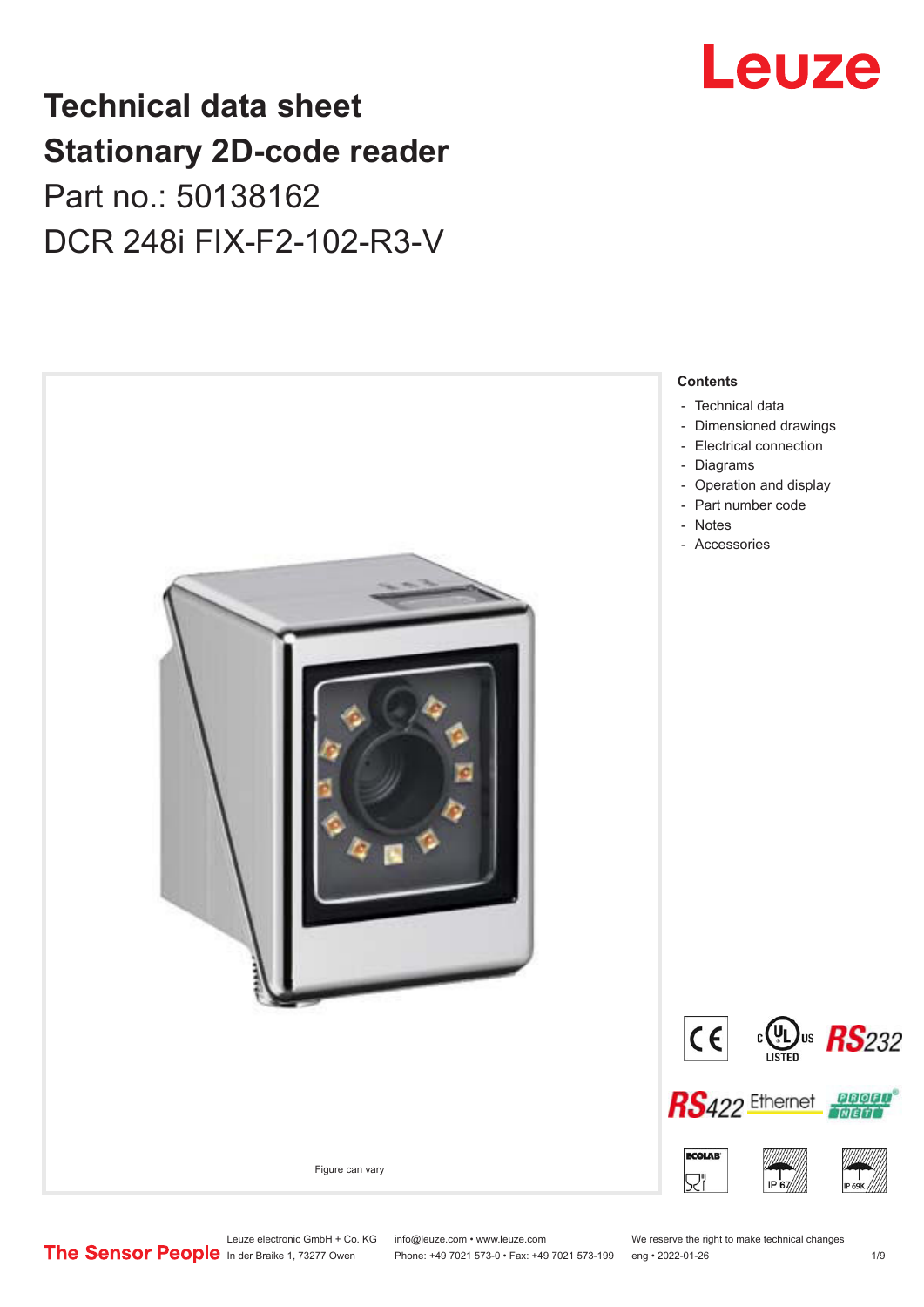#### <span id="page-1-0"></span>**Technical data**

#### **Basic data**

| uviv uuu             |                                    |
|----------------------|------------------------------------|
| <b>Series</b>        | <b>DCR 200i</b>                    |
| Chip                 | <b>CMOS</b>                        |
| <b>Functions</b>     |                                    |
| Software functions   | Reading of 1D codes                |
|                      | Reading of 2D codes                |
| <b>Read data</b>     |                                    |
| Code types, readable | 2/5 Interleaved                    |
|                      | Aztec                              |
|                      | Codabar                            |
|                      | Code 128                           |
|                      | Code 32                            |
|                      | Code 39                            |
|                      | Code 93                            |
|                      | Data Matrix Code                   |
|                      | <b>EAN 128</b>                     |
|                      | <b>EAN 8/13</b>                    |
|                      | GS1 Databar                        |
|                      | <b>GS1 Databar Omnidirectional</b> |

| 2/5 Interleaved                    |
|------------------------------------|
| Aztec                              |
| Codabar                            |
| Code 128                           |
| Code 32                            |
| Code 39                            |
| Code 93                            |
| Data Matrix Code                   |
| <b>FAN 128</b>                     |
| <b>EAN 8/13</b>                    |
| <b>GS1 Databar</b>                 |
| <b>GS1 Databar Omnidirectional</b> |
| GS1 Databar QR code                |
| <b>GS1 Databar Stacked</b>         |
| <b>PDF417</b>                      |
| Pharma Code                        |
| QR code                            |

#### **Optical data**

| <b>Reading distance</b>         | $70360$ mm   |
|---------------------------------|--------------|
| Light source                    | LED, Red     |
| <b>Transmitted-signal shape</b> | Pulsed       |
| Camera resolution, horizontal   | $1,280$ px   |
| Camera resolution, vertical     | 960 px       |
| <b>Modulus size</b>             | $0.190.5$ mm |
| <b>Electronic shutter speed</b> | 0.0685ms     |
| Camera type                     | Monochrome   |

UPC

#### **Electrical data**

| Protective circuit |                                                | Polarity reversal protection |
|--------------------|------------------------------------------------|------------------------------|
|                    | Short circuit protected                        |                              |
|                    |                                                |                              |
|                    | Performance data                               |                              |
|                    | Supply voltage U <sub>B</sub>                  | 18  30 V, DC                 |
|                    | Average power consumption                      | 8 W                          |
|                    |                                                |                              |
|                    | <b>Inputs</b>                                  |                              |
|                    | Number of digital switching inputs             | 1 Piece(s)                   |
|                    |                                                |                              |
|                    | <b>Switching inputs</b>                        |                              |
|                    | <b>Voltage type</b>                            | <b>DC</b>                    |
|                    |                                                |                              |
|                    | Outputs                                        |                              |
|                    | Number of digital switching outputs 1 Piece(s) |                              |
|                    |                                                |                              |
|                    | <b>Switching outputs</b>                       |                              |
|                    | Voltage type                                   | DC.                          |
|                    | Switching current, max.                        | 100 mA                       |

| <b>Switching output 1</b>                                                   |                                            |
|-----------------------------------------------------------------------------|--------------------------------------------|
| <b>Switching element</b>                                                    | MOSFET semiconductor                       |
| <b>Switching principle</b>                                                  | +24 V switching                            |
| Inputs/outputs selectable<br>Number of inputs/outputs selectable 2 Piece(s) |                                            |
| Voltage type, outputs                                                       | DC                                         |
| Voltage type, inputs                                                        | DC                                         |
|                                                                             |                                            |
| <b>Interface</b>                                                            |                                            |
| <b>Type</b>                                                                 | RS 232, RS 422, Ethernet, PROFINET         |
|                                                                             |                                            |
| <b>RS 232</b>                                                               |                                            |
| <b>Function</b>                                                             | Process                                    |
| <b>Transmission speed</b>                                                   | 4,800  115,200 Bd                          |
| Data format                                                                 | Adjustable                                 |
| <b>Start bit</b>                                                            | 1                                          |
| Data bit                                                                    | 8                                          |
| Stop bit                                                                    | 1                                          |
| <b>Parity</b>                                                               | None                                       |
| <b>Transmission protocol</b>                                                | <stx><data><cr><lf></lf></cr></data></stx> |
| Data encoding                                                               | <b>ASCII</b>                               |
|                                                                             | Binary                                     |
|                                                                             |                                            |
| <b>RS 422</b>                                                               |                                            |
| <b>Function</b>                                                             | Process                                    |
| <b>Transmission speed</b>                                                   | 4,800  115,200 Bd                          |
| Data format                                                                 | Adjustable                                 |
| <b>Start bit</b>                                                            | $\mathbf{1}$                               |
|                                                                             |                                            |
| Data bit                                                                    | 7, 8 data bits                             |
| Stop bit                                                                    | 1, 2 stop bits                             |
| <b>Parity</b>                                                               | Adjustable                                 |
| Data encoding                                                               | <b>ASCII</b>                               |
|                                                                             | Binary                                     |
| <b>Ethernet</b>                                                             |                                            |
| <b>Architecture</b>                                                         | Client                                     |
|                                                                             |                                            |
|                                                                             | Server                                     |
| <b>Address assignment</b>                                                   | <b>DHCP</b>                                |
|                                                                             | Manual address assignment                  |
| <b>Transmission speed</b>                                                   | 10 / 100 Mbit/s                            |
| <b>Function</b>                                                             | Process                                    |
| <b>Switch functionality</b>                                                 | None                                       |
| <b>Transmission protocol</b>                                                | TCP/IP, UDP                                |
| <b>Profinet</b>                                                             |                                            |
| <b>Function</b>                                                             | Process                                    |
| <b>Conformance class</b>                                                    | B                                          |
| Protocol                                                                    | <b>PROFINET RT</b>                         |
| <b>Transmission speed</b>                                                   | 100 Mbit/s                                 |
|                                                                             |                                            |
| <b>Service interface</b>                                                    |                                            |
| <b>Type</b>                                                                 | Ethernet                                   |
| <b>Ethernet</b>                                                             |                                            |
| <b>Function</b>                                                             | Service                                    |
|                                                                             |                                            |
| <b>Connection</b>                                                           |                                            |
| <b>Number of connections</b>                                                | 2 Piece(s)                                 |

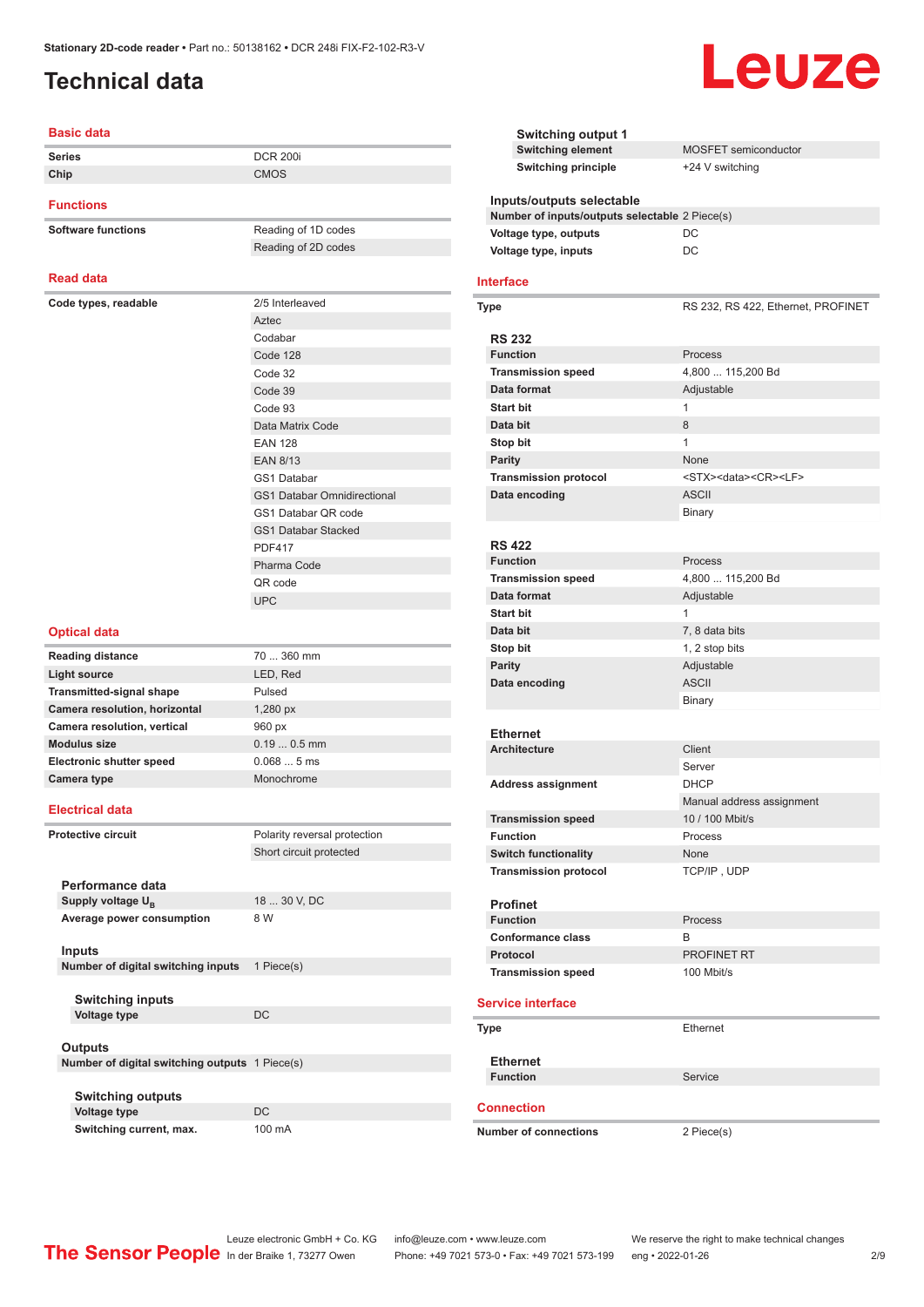## **Technical data**

# Leuze

| <b>Connection 1</b>       |                 |
|---------------------------|-----------------|
| <b>Function</b>           | Data interface  |
|                           | Signal IN       |
|                           | Signal OUT      |
|                           | Voltage supply  |
| <b>Type of connection</b> | Connector       |
| <b>Thread size</b>        | M <sub>12</sub> |
| <b>Type</b>               | Male            |
| <b>Material</b>           | Metal           |
| No. of pins               | $12 - pin$      |
| Encoding                  | A-coded         |
|                           |                 |

#### **Connection 2**

| <b>Function</b>           | Configuration interface |
|---------------------------|-------------------------|
|                           | Data interface          |
| <b>Type of connection</b> | Connector               |
| <b>Thread size</b>        | M <sub>12</sub>         |
| <b>Type</b>               | Female                  |
| <b>Material</b>           | Metal                   |
| No. of pins               | 4-pin                   |
| Encoding                  | D-coded                 |

#### **Mechanical data**

| Design                         | Cubic                        |
|--------------------------------|------------------------------|
| Dimension (W x H x L)          | 46 mm x 66 mm x 46 mm        |
| <b>Housing material</b>        | Stainless steel              |
| <b>Stainless steel housing</b> | V4A                          |
| Lens cover material            | <b>Plastic</b>               |
| Net weight                     | 392q                         |
| <b>Housing color</b>           | Silver                       |
| <b>Type of fastening</b>       | Mounting thread              |
|                                | Via optional mounting device |
| Compatibility of materials     | <b>FCOLAB</b>                |

#### **Environmental data**

| Ambient temperature, operation     | 045 °C      |
|------------------------------------|-------------|
| Ambient temperature, storage       | $-20$ 70 °C |
| Relative humidity (non-condensing) | 90%         |

#### **Certifications**

| Degree of protection                                               | IP 67                   |
|--------------------------------------------------------------------|-------------------------|
|                                                                    | IP 69K                  |
| <b>Protection class</b>                                            | Ш                       |
| <b>Certifications</b>                                              | c UL US                 |
| Test procedure for EMC in accordance EN 61000-6-2<br>with standard |                         |
|                                                                    | EN 61000-6-4            |
| Test procedure for continuous shock<br>in accordance with standard | IEC 60068-2-29, test Eb |
| Test procedure for vibration in<br>accordance with standard        | IEC 60068-2-6, test Fc  |

#### **Classification**

| <b>Customs tariff number</b> | 84719000 |
|------------------------------|----------|
| <b>ECLASS 5.1.4</b>          | 27280103 |
| <b>ECLASS 8.0</b>            | 27280103 |
| <b>ECLASS 9.0</b>            | 27280103 |
| ECLASS 10.0                  | 27280103 |
| ECLASS 11.0                  | 27280103 |
| ECLASS 12.0                  | 27280103 |
| <b>ETIM 5.0</b>              | EC002550 |
| <b>ETIM 6.0</b>              | EC002999 |
| <b>ETIM 7.0</b>              | EC002999 |

#### **Operation and display**

**Type of display** LED **Number of LEDs** 3 Piece(s) **Type of configuration** Configuration codes Teach-in Via web browser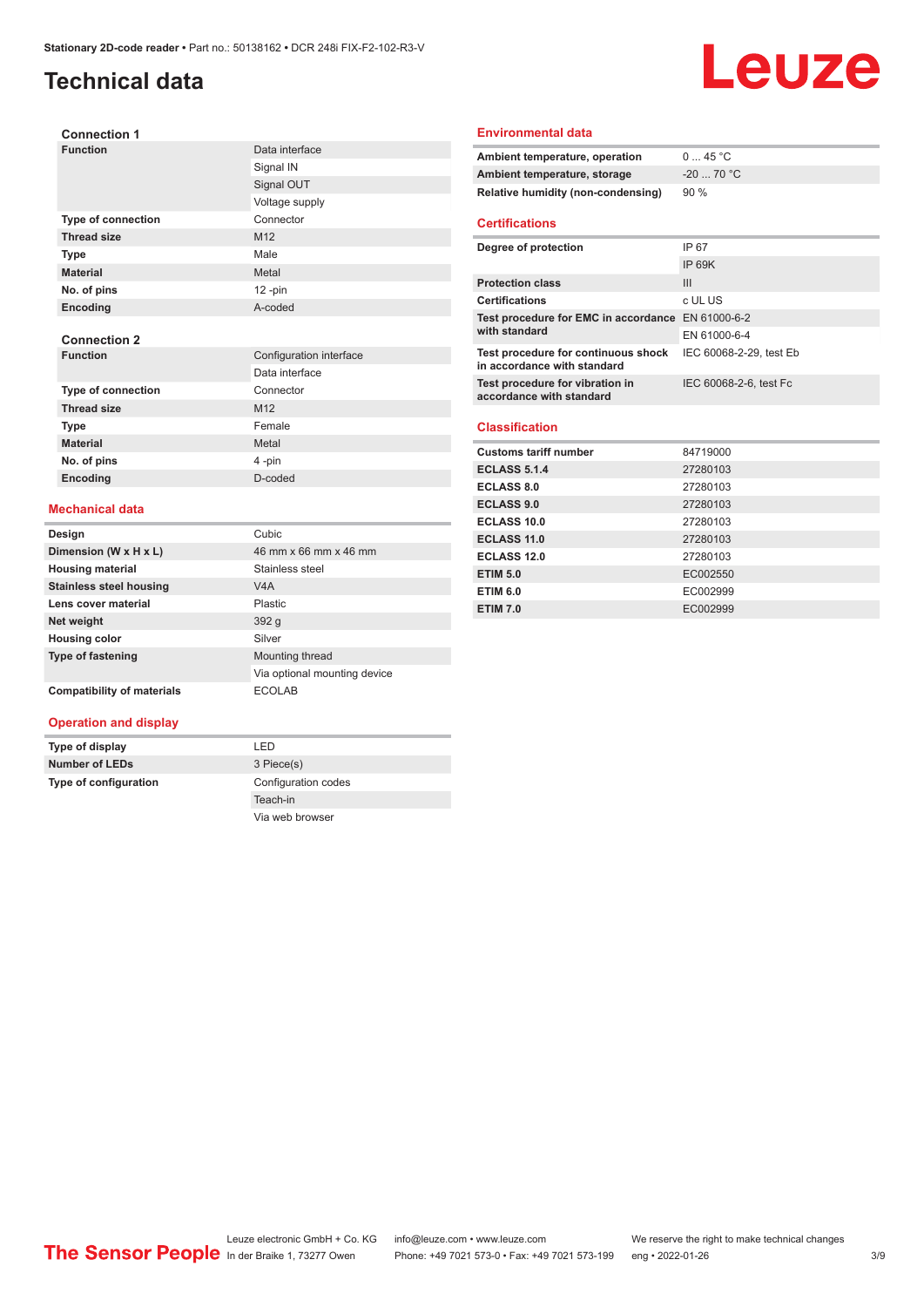### <span id="page-3-0"></span>**Dimensioned drawings**

Leuze

All dimensions in millimeters







## **Electrical connection**

| <b>Connection 1</b> | <b>PWR / SWIO</b> |
|---------------------|-------------------|
| <b>Function</b>     | Data interface    |
|                     | Signal IN         |
|                     | Signal OUT        |
|                     | Voltage supply    |
| Type of connection  | Connector         |
| <b>Thread size</b>  | M12               |
| <b>Type</b>         | Male              |
| <b>Material</b>     | Metal             |
| No. of pins         | $12 - pin$        |
| Encoding            | A-coded           |

#### **Pin Pin assignment**

| 1              | <b>VIN</b>              |
|----------------|-------------------------|
| $\overline{2}$ | <b>GNDIN</b>            |
| 3              | SWIN <sub>1</sub>       |
| $\overline{4}$ | SWOUT 2                 |
| 5              | FE.                     |
| 6              | GND RS 232 / GND RS 422 |
| $\overline{7}$ | $Rx-$                   |
| 8              | $Tx -$                  |
| 9              | RxD/Rx+                 |
| 10             | $TxD/Tx+$               |
| 11             | SWIO 3                  |
| 12             | SWIO 4                  |

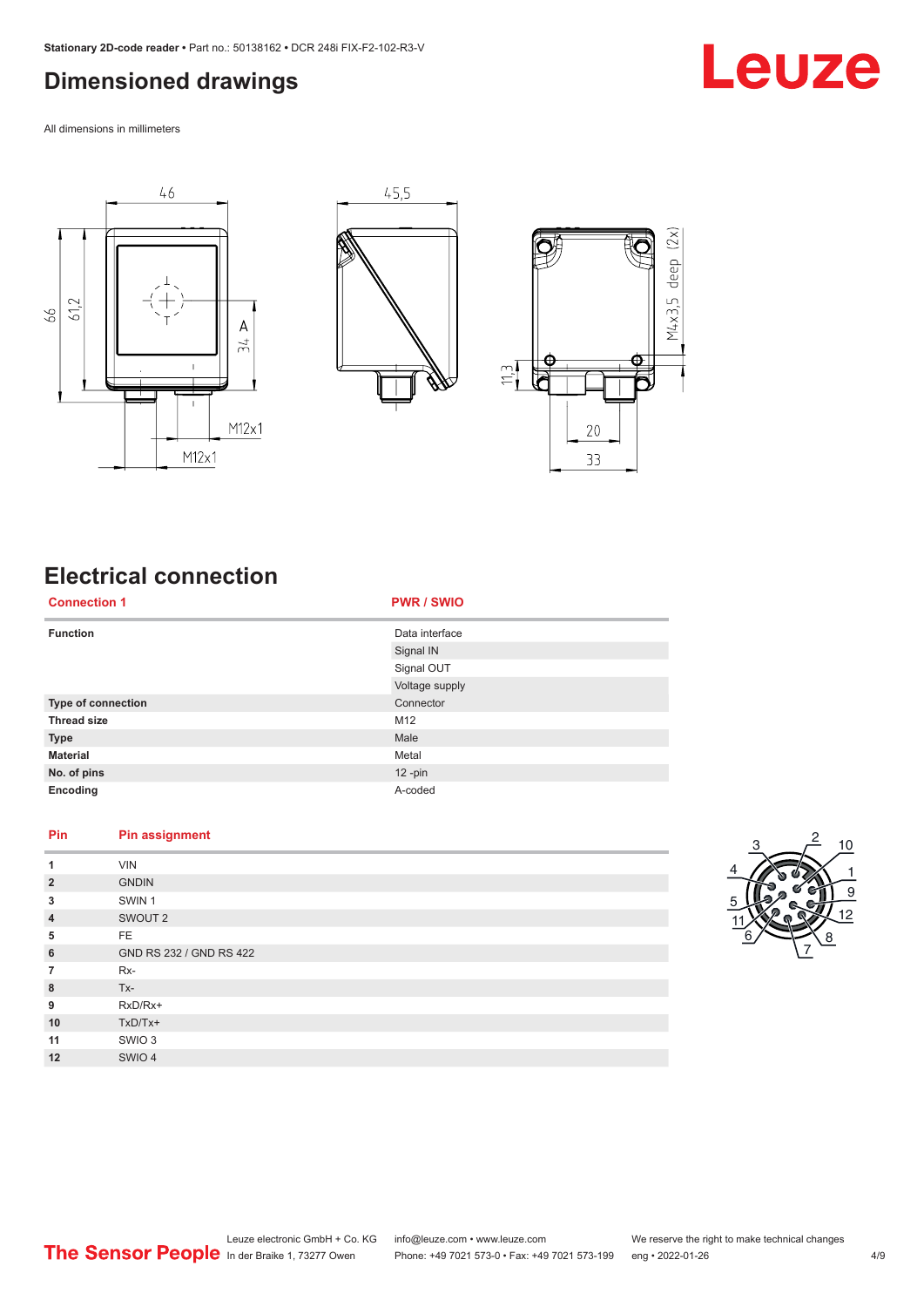## <span id="page-4-0"></span>**Electrical connection**

#### **Connection 2 HOST**

| <b>Function</b>    | Configuration interface<br>Data interface |
|--------------------|-------------------------------------------|
| Type of connection | Connector                                 |
| <b>Thread size</b> | M12                                       |
| <b>Type</b>        | Female                                    |
| <b>Material</b>    | Metal                                     |
| No. of pins        | $4 - pin$                                 |
| Encoding           | D-coded                                   |

## **Pin Pin assignment**

|                | TD+   |
|----------------|-------|
| $\overline{2}$ | $RD+$ |
| $\overline{3}$ | TD-   |
| $\overline{4}$ | RD-   |



Leuze

## **Diagrams**

#### Reading distances



Relationship between camera distance and reading field size



- 1 Camera distance
- 2 Reading field
- 3 Reading field height [mm]
- 4 Reading field width [mm]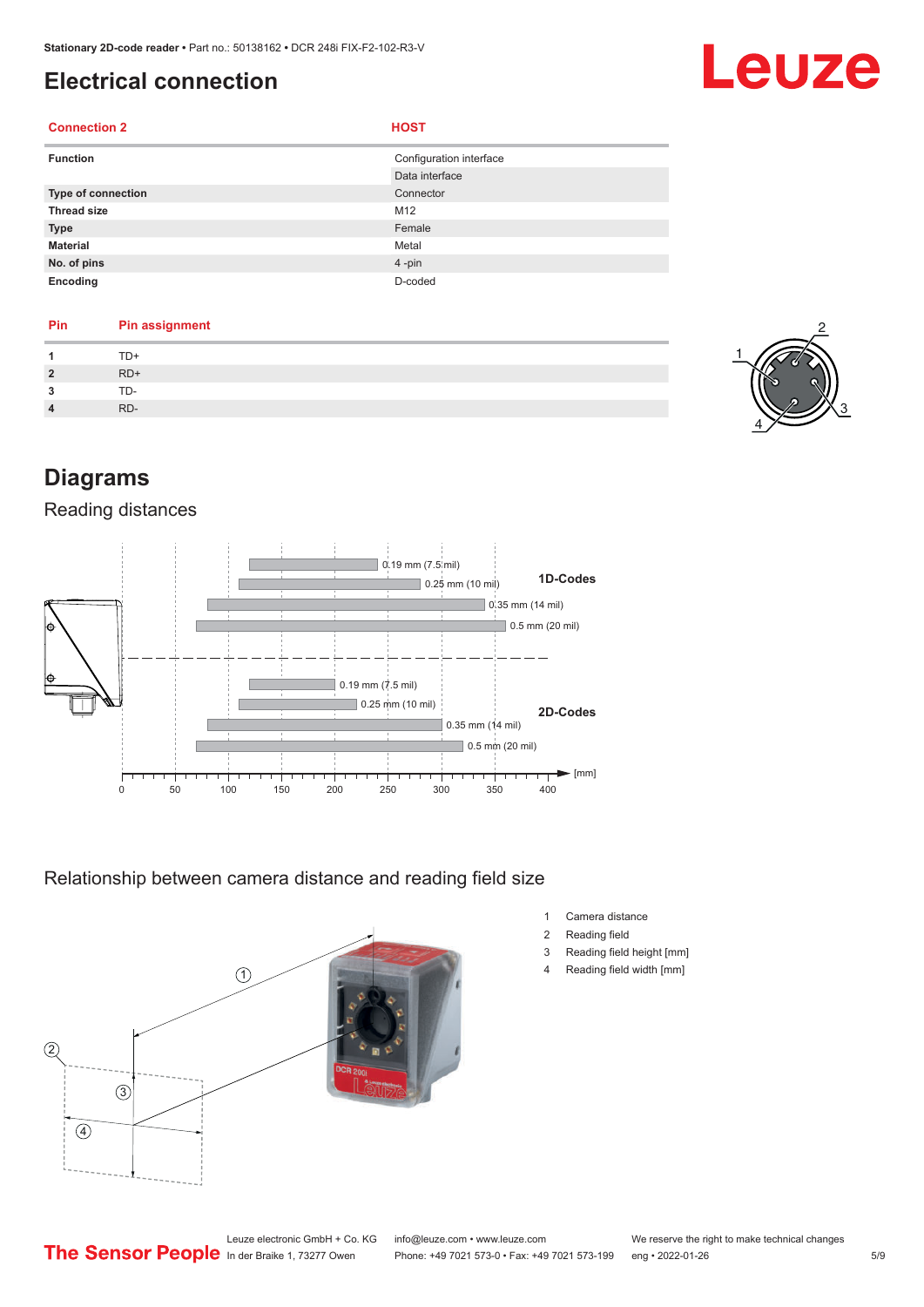## <span id="page-5-0"></span>**Diagrams**





- 1 Camera distance [mm]
- 2 Reading field: width x height [mm]

## **Operation and display**

|                | LED          | <b>Display</b>                      | <b>Meaning</b>                                 |
|----------------|--------------|-------------------------------------|------------------------------------------------|
| 1              | <b>PWR</b>   | Off                                 | No supply voltage                              |
|                |              | Green, flashing                     | Initialization                                 |
|                |              | Green, continuous light             | Operational readiness                          |
|                |              | Orange, continuous light            | Service operation                              |
|                |              | Red, flashing                       | Device OK, warning set                         |
|                |              | Red, continuous light               | Device error                                   |
| $\overline{2}$ | <b>NET</b>   | Off                                 | No supply voltage                              |
|                |              | Green, flashing                     | Initialization                                 |
|                |              | Green, continuous light             | Operational readiness                          |
|                |              | Red, flashing                       | Communication error                            |
|                |              | Red, continuous light               | Network error                                  |
| 3              | <b>LINK</b>  | Green, continuous light             | Ethernet connection is established             |
|                |              | Yellow, flashing                    | Data exchange active                           |
| 4              | <b>TRIG</b>  | Green, flashing                     | Trigger and display of the read quality        |
| 5              | <b>AUTO</b>  | Green, flashing                     | Auto-setup and display of the read quality     |
| 6              | <b>ADJ</b>   | Green, flashing                     | Alignment mode and display of the read quality |
|                | <b>TEACH</b> | Green, flashing                     | Teach-in and display of the read quality       |
| 8              |              | Green, flashing                     | Display of the reading quality                 |
| 9              |              | Green, flashing                     | Display of the reading quality                 |
| 10             |              | Green, flashing (behind lens cover) | Reading successful                             |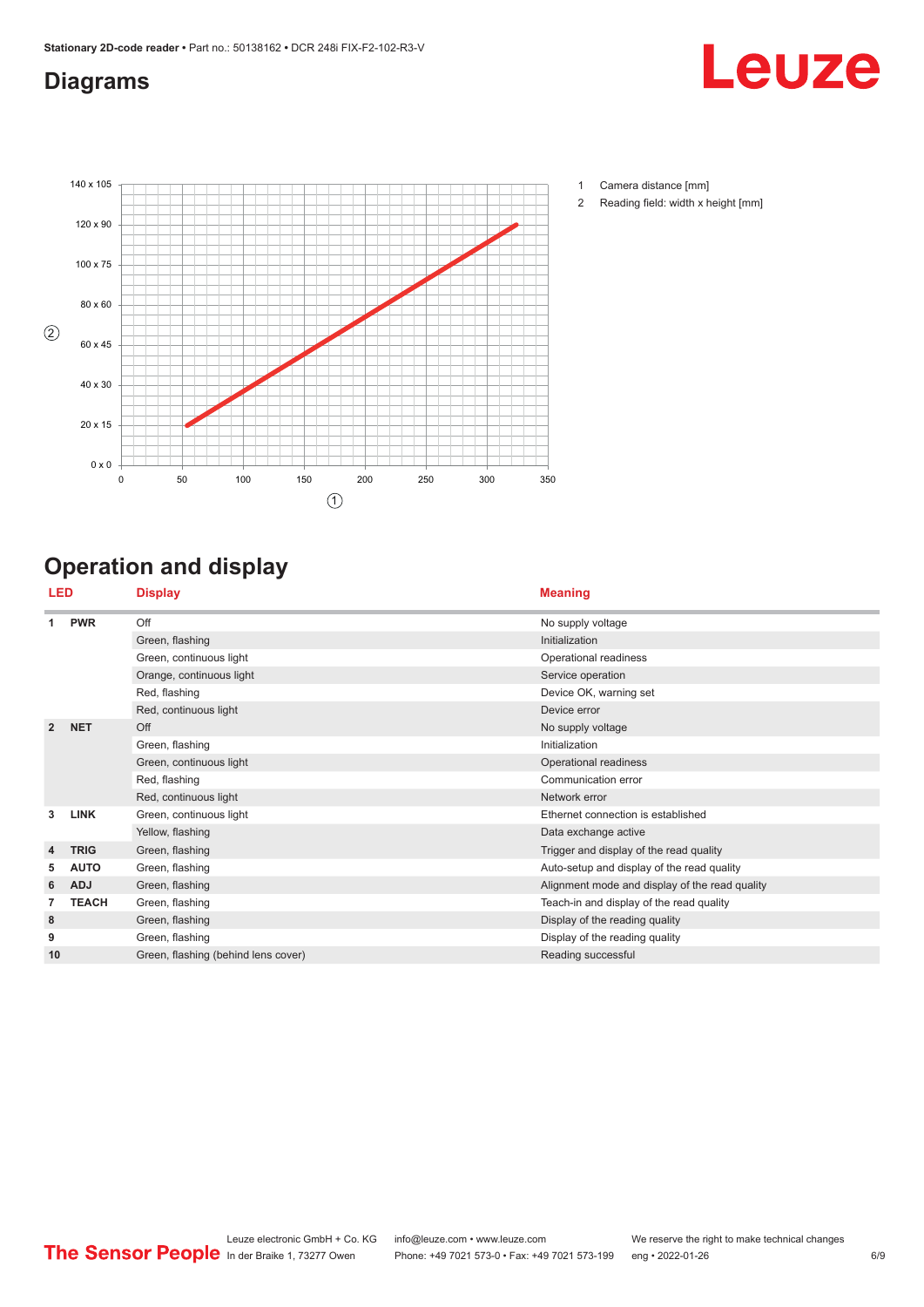### <span id="page-6-0"></span>**Part number code**



Part designation: **DCR XXX YYY-Z-AAA-BC-D-EEEE**

| <b>DCR</b>  | <b>Operating principle</b><br>DCR: Dual Code Reader                                                                                                                                                                                                                                                                                                              |
|-------------|------------------------------------------------------------------------------------------------------------------------------------------------------------------------------------------------------------------------------------------------------------------------------------------------------------------------------------------------------------------|
| <b>XXXX</b> | Series/interface (integrated fieldbus technology)<br>202i: Ethernet TCP/IP, UDP, RS 232/RS 422<br>248i: PROFINET-IO, Ethernet TCP/IP, UDP, RS 232/RS 422<br>202iC: Ethernet TCP/IP, UDP, RS 232/RS 422<br>(IoT / Industry 4.0 connectivity)<br>248iC: PROFINET-IO, Ethernet TCP/IP, UDP, RS 232/RS 422<br>(IoT / Industry 4.0 connectivity)<br>258i: EtherNet/IP |
| <b>YYY</b>  | Equipment<br>FIX: Fixed focal length                                                                                                                                                                                                                                                                                                                             |
| z           | <b>Optics</b><br>U: Ultra high density (very close)<br>N: High Density (close)<br>M: Medium Density (medium distance)<br>F: Low Density (remote)<br>L: Ultra low density (very large distance)                                                                                                                                                                   |
| AAA         | <b>Beam exit</b><br>102: front                                                                                                                                                                                                                                                                                                                                   |
| B           | <b>Illumination</b><br>R: Red light<br>I: infrared light                                                                                                                                                                                                                                                                                                         |
| c           | <b>Resolution range</b><br>3: 1280 x 960 pixels                                                                                                                                                                                                                                                                                                                  |
| D           | <b>Protective screen</b><br>n/a: plastic<br>G: Glass<br>P: Polarization filter                                                                                                                                                                                                                                                                                   |
| EEEE        | <b>Special equipment</b><br>V: Stainless steel housing<br>F001: NPN inputs/outputs<br>F099: OPC-UA function<br>H: With heating<br>Xxxx: customer-specific model                                                                                                                                                                                                  |
| <b>Note</b> |                                                                                                                                                                                                                                                                                                                                                                  |
| $\bullet$   | $\&$ A list with all available device types can be found on the Leuze website at www.leuze.com.                                                                                                                                                                                                                                                                  |

#### **Notes**



#### **Observe intended use!**

 $\%$  This product is not a safety sensor and is not intended as personnel protection.

 $\%$  The product may only be put into operation by competent persons.

 $\%$  Only use the product in accordance with its intended use.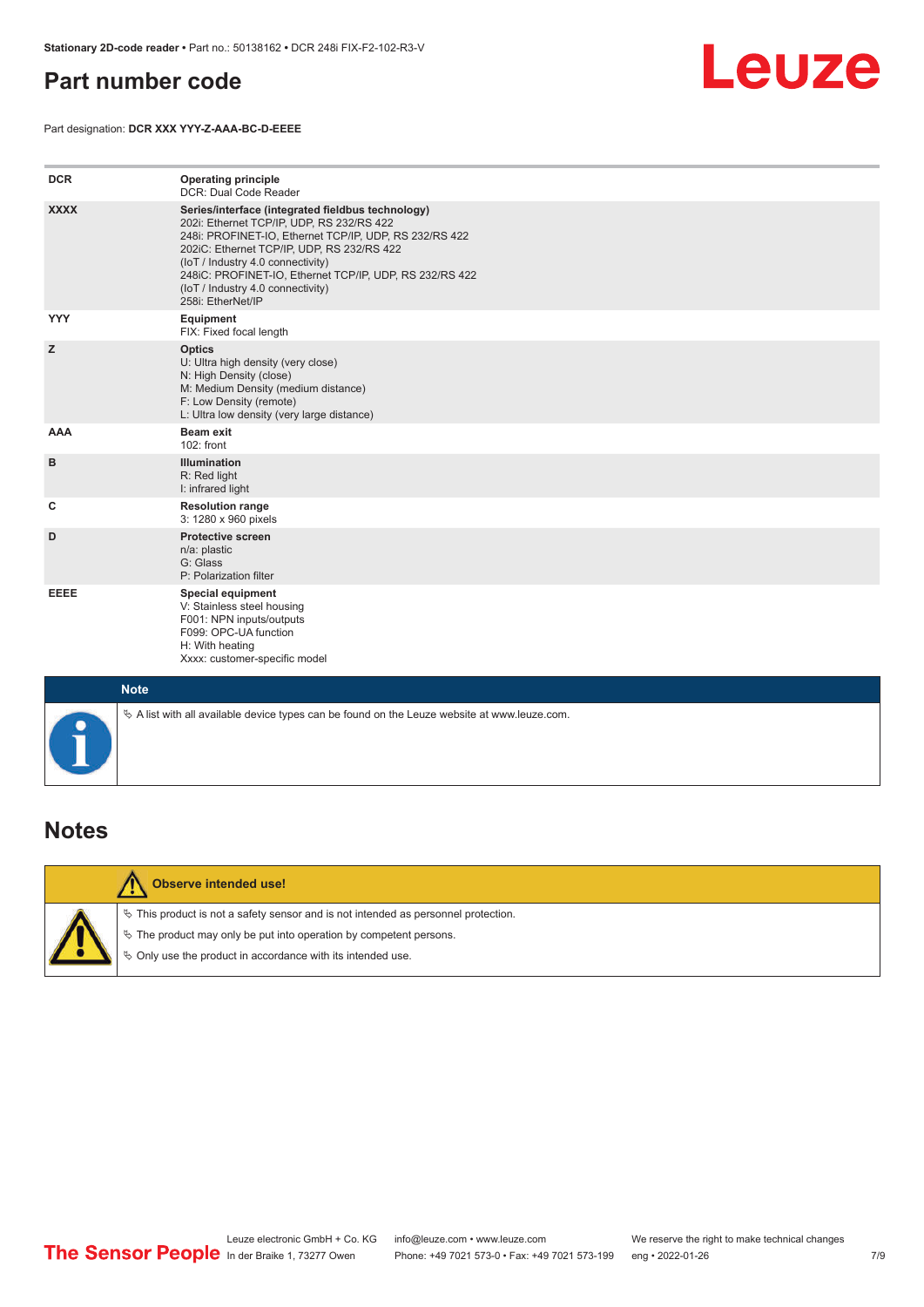# Leuze

### **Accessories**

## Connection technology - Connection cables

|  | Part no. | <b>Designation</b>      | <b>Article</b>   | <b>Description</b>                                                                                                                                                                            |
|--|----------|-------------------------|------------------|-----------------------------------------------------------------------------------------------------------------------------------------------------------------------------------------------|
|  | 50130281 | KD S-M12-CA-P1-<br>020  | Connection cable | Connection 1: Connector, M12, Axial, Female, A-coded, 12-pin<br>Connection 2: Open end<br>Shielded: Yes<br>Cable length: 2,000 mm<br>Sheathing material: PUR                                  |
|  | 50135073 | KS ET-M12-4A-P7-<br>020 | Connection cable | Suitable for interface: Ethernet<br>Connection 1: Connector, M12, Axial, Male, D-coded, 4-pin<br>Connection 2: Open end<br>Shielded: Yes<br>Cable length: 2,000 mm<br>Sheathing material: PUR |

## Connection technology - Interconnection cables

|        |        | Part no. | <b>Designation</b>                     | <b>Article</b>        | <b>Description</b>                                                                                                                                                                        |
|--------|--------|----------|----------------------------------------|-----------------------|-------------------------------------------------------------------------------------------------------------------------------------------------------------------------------------------|
| C<br>E | υ<br>t | 50135080 | <b>KSS ET-M12-4A-</b><br>RJ45-A-P7-020 | Interconnection cable | Suitable for interface: Ethernet<br>Connection 1: Connector, M12, Axial, Male, D-coded, 4-pin<br>Connection 2: RJ45<br>Shielded: Yes<br>Cable length: 2,000 mm<br>Sheathing material: PUR |

### Mounting technology - Mounting brackets

|     | Part no. | <b>Designation</b> | <b>Article</b>   | <b>Description</b>                                                                                                                                                                       |
|-----|----------|--------------------|------------------|------------------------------------------------------------------------------------------------------------------------------------------------------------------------------------------|
| (j. | 50132151 | <b>BT 320M</b>     | Mounting bracket | Design of mounting device: Angle, L-shape<br>Fastening, at system: Through-hole mounting<br>Mounting bracket, at device: Screw type<br>Type of mounting device: Rigid<br>Material: Metal |

## Mounting technology - Rod mounts

| Part no. | <b>Designation</b> | <b>Article</b>  | <b>Description</b>                                                                                                                                                                                               |
|----------|--------------------|-----------------|------------------------------------------------------------------------------------------------------------------------------------------------------------------------------------------------------------------|
| 50132150 | BTU 320M-D12       | Mounting system | Design of mounting device: Mounting system<br>Fastening, at system: For 12 mm rod<br>Mounting bracket, at device: Screw type<br>Type of mounting device: Clampable, Adjustable, Turning, 360°<br>Material: Metal |